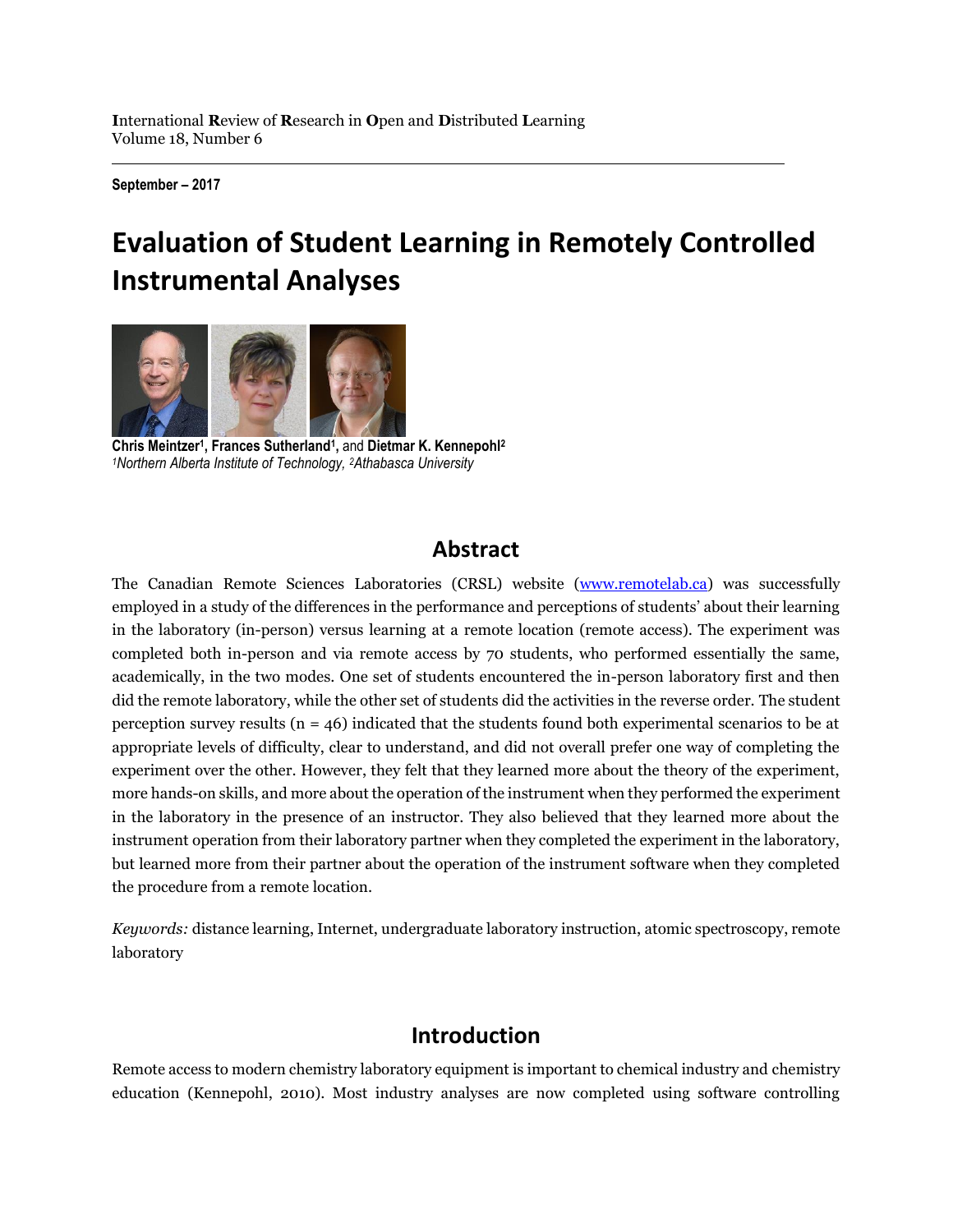#### **Evaluation of Student Learning in Remotely Controlled Instrumental Analyses Meintzer, Sutherland, and Kennepohl**

automated instruments, which affords the opportunity to operate chemistry instruments remotely; either in hazardous environments or by on-line monitoring in remote locations of a chemical production facility. Chemistry instructors at universities and colleges are beginning to take advantage of this opportunity as well (Barot et al., 2005; Szalay, Zeller, & Hunter, 2005; van Rens, van Dijk, Mulder, & Nieuwland, 2013; Saxena & Satsangee, 2014). There are at least two reasons for this. First, since many chemical technologists will now be operating laboratory instruments in industry via a remote connection (either LAN or WAN), it is valuable to include remote-access activities in the curriculum (Baran, Currie, & Kennepohl, 2004). Second, remote access to laboratory instruments provides educational institutions the ability to deliver distance education on these instruments, as well as instrument sharing and after-hours access for students on equipment with high scheduling demands (Albon, Cancilla, & Hubball, 2006). Initial studies on remote laboratories for teaching over the Internet focused primarily on the technology, feasibility, and the ability to have the learner connect with and control an experiment remotely. The current emphasis is more on pedagogy and learning design to determine how to facilitate a high level of student learning and skillsdevelopment at a distance (Azad, Auer, & Harward, 2011). To provide some insight into learning in a remote laboratory environment we look to another related mode of laboratory delivery that has been more thoroughly studied—namely the computer simulation.

For many years, the use of computer simulations to create virtual laboratories has been extensively explored and is relatively well understood in the sciences (Smetana & Bell, 2012). In chemistry, recent reports have looked at differences in how students learn when using animations and simulations (Kelly & Jones, 2008; Akaygun & Jones, 2013). These tools aid in student understanding of the behaviour of chemicals without the cost and laboratory time required for in-the-laboratory exploration. The literature discussion has moved away from arguments of which mode is better (in-person versus simulation) towards the realization that an appropriate combination of the two often provides richer learning opportunities than either mode on its own. For many years, the natural assumption for the order of this combination had been to treat the simulation as a pre-lab exercise followed by the real laboratory experience. However, the increased benefit has been seen irrespective of the order of mode (Jaakkola & Nurmi, 2008; Zacharia, Olympiou, & Papaevripidou, 2008) and one group has even reported that the best combination in their teaching laboratory was to do the real experiment first before doing the simulation (Smith & Puntambekar, 2010). In a similar fashion to computer simulations, would blending remote laboratory work with onsite laboratory work afford any benefits and would the order in which a student is exposed to onsite versus remote laboratories be different from a learning perspective?

It is important to note that in contrast to computer simulations, remote control of laboratory instruments allows students to analyze real samples, on real instruments with resulting real behaviour. Chemical educators are interested in the effects that remote-access instruction in instrumental analysis has on student learning and students' attitudes to learning. However, research in both remote laboratory design (Cagiltay, Aydin, Aydin, Kara, & Alexandru, 2011; Lindsay, Murray, & Stumpers, 2011) and evaluation of student learning (Ma & Nickerson, 2006; Nickerson, Corter, Esche, & Chassapis, 2007; Elawady & Tolba, 2009) in different laboratory modes is meagre in chemistry and is being led by disciplines, such as computing science and engineering. Indeed, a world-wide remote controlled laboratory inventory indicates about 60% are sites from robotics, computing, and engineering fields, 30% from physics, and 10% from all other science disciplines (Gröber, Vetter, Eckert, & Jodl, 2007).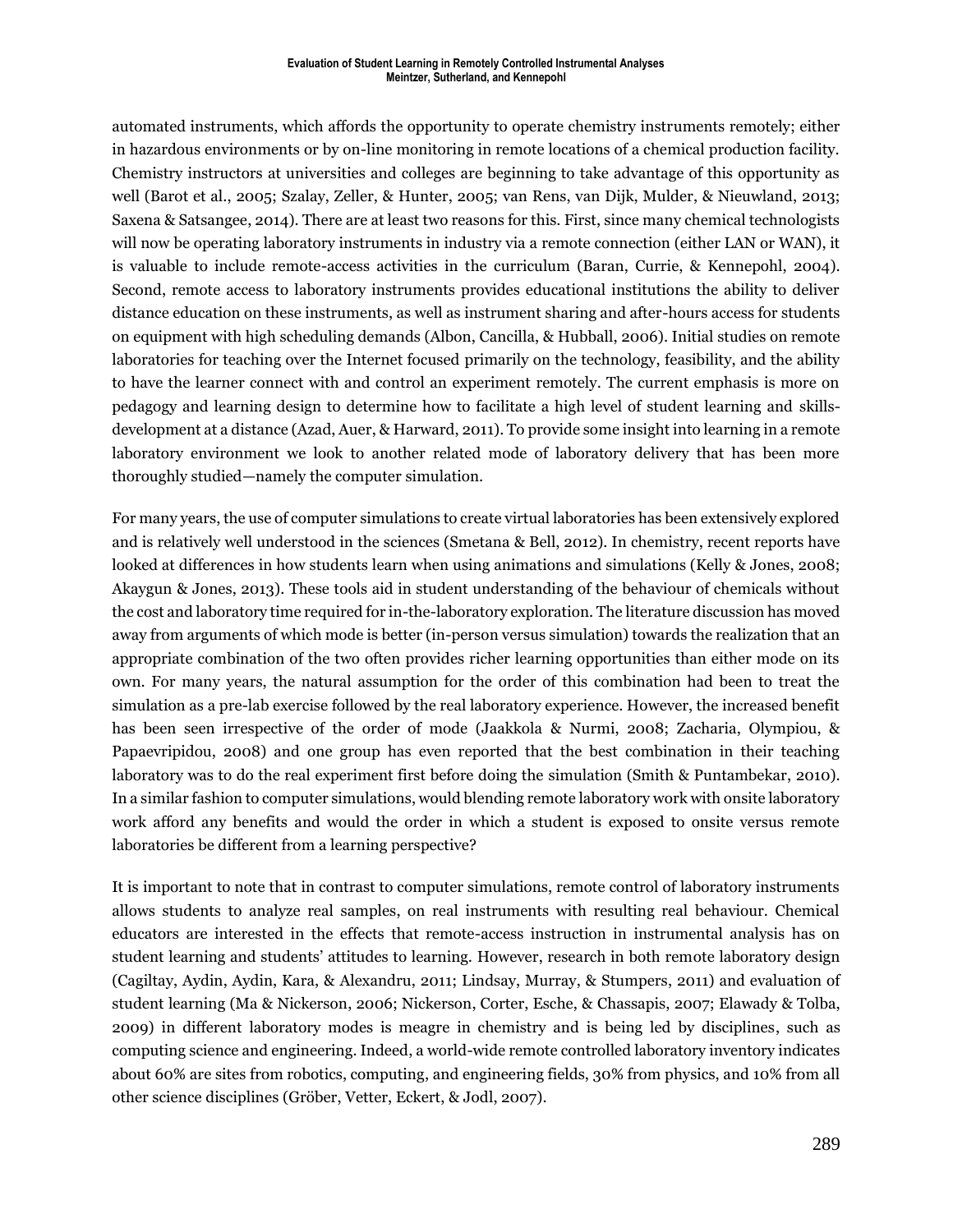The framework of teaching and learning in chemistry is steeped in constructivist theory (Bailey & Garratt, 2002). This is especially true of the laboratory component which attempts, among other things, to bring together and mutually strengthen theory and practice. Three important principles are assumed in this construct namely (1) there is a direction to learning which continually builds on previous knowledge, (2) knowing and doing are intimately linked so the laboratory activity provides situated cognition, and (3) student perception can influence the construction of knowledge. In this paper, we report an investigation of the differences in learner performance and perceptions in the laboratory (in-person) compared with a remote location (remote access) in equivalent analytical chemistry experiments. We also examine whether the order of the mode of the experiment the student first encounters (in-person or remote access) plays a role in learning or learner attitude in the laboratory. Student performance was tracked and students were surveyed as to their perceptions of ease of operation, quality of support materials, how much they felt they learned in both scenarios, and how much they felt that they learned from their laboratory partner in both scenarios.

# **Methodology**

This study applied for and received approval from both the NAIT and Athabasca University Research Ethics Boards. It was designed to develop a laboratory experiment that could be performed both in the laboratory and by remote control, and to investigate student performance and perceptions as to how they learn differently under the two conditions.

Students (n = 70), with the exception of two individuals, worked in self-selected pairs. Some student pairs would complete the in-laboratory exercise first and then complete the remote-access exercise. The other student pairs completed the remote-access exercise first and then the in-laboratory exercise. The order of the remote-access versus in-laboratory work was assigned randomly. Pair performance (based on laboratory report grades) was tracked and any operational issues with using the remote environment were noted by the instructors. In addition, all students were asked to voluntarily complete two surveys that measured their perceptions and comparisons of the two experiences once both remote and in-person experiments had been completed. No student personal information was collected in this study and the surveys were anonymously coded by the students such that the researchers could link the surveys to the same participant, but not identify the participant. The survey tools asked the students to identify whether or not they had completed the in-laboratory exercise or the remote-access exercise first. Student perceptions were measured through the use of Likert Scale questions and comment boxes. The survey tools are provided in the Supporting Materials.

The data collected from individuals ( $n \sim 46$ ) by the on-line survey tools (Fluid Surveys, free version) was tabulated by the authors using Microsoft Excel®. Systematic analysis and conclusions in the student survey portion of this study were applied to the results of the Likert Scale questions only. Students' written comments and other qualitative data in the survey were not systematically analyzed, but were summarized and included in the results section. Statistical tools in Excel (t tests) were used to test hypothetical relationships.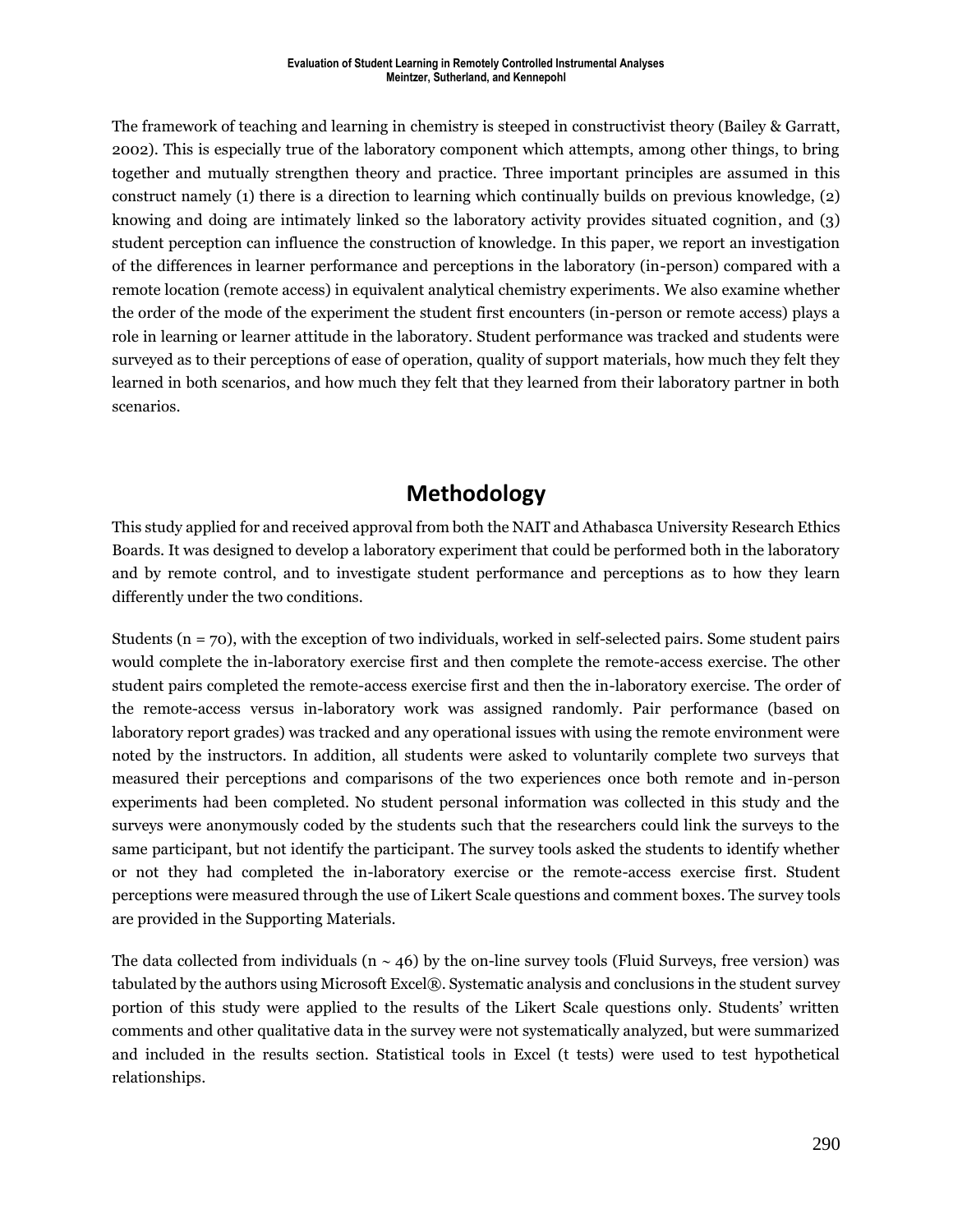## **Remote Access Environment**

The NAIT Chemical Technology program has a website that allows remote access to a variety of chromatographic and spectroscopic instruments including gas chromatographs (FID, MS, PFPD, TCD detectors), a liquid chromatograph (triple quad MS detector), as well as NMR, ICP-OES, and ICP-MS spectrometers. All of the accessible instruments are equipped with autosamplers. Access to an instrument is controlled by a website administrator, who grants appointments and log-in credentials to qualified operators. The website also includes facilities to allow users to request bookings, and to view and manage personal bookings. To control an instrument through the website, the client accesses the site (www.remotelab.ca) through their browser. The request is sent to an F5 switch and redirected to a RemoteLab web server (Figure 1). The RemoteLab server uses Active Directory as the authentication method for access to the website. If the client's username and password are valid, they are allowed to proceed. If the client has a valid reservation on an instrument, the RemoteLab website sends the request to a VMWare server. If on the first time a client accesses an instrument they do not have the VMWare software installed on their device, the VMWare server begins to initiate installation of the software on their computer. The VMWare server manages the client's access to the laboratory computer from this point on (Figure 1).



*Figure 1.* Remote analytical instrument access.

## **Experiment**

The Inductively Coupled Plasma – Optical Emission Spectrometer (ICP-OES) instrument was chosen. Experiments and learning support materials were developed for the students included the laboratory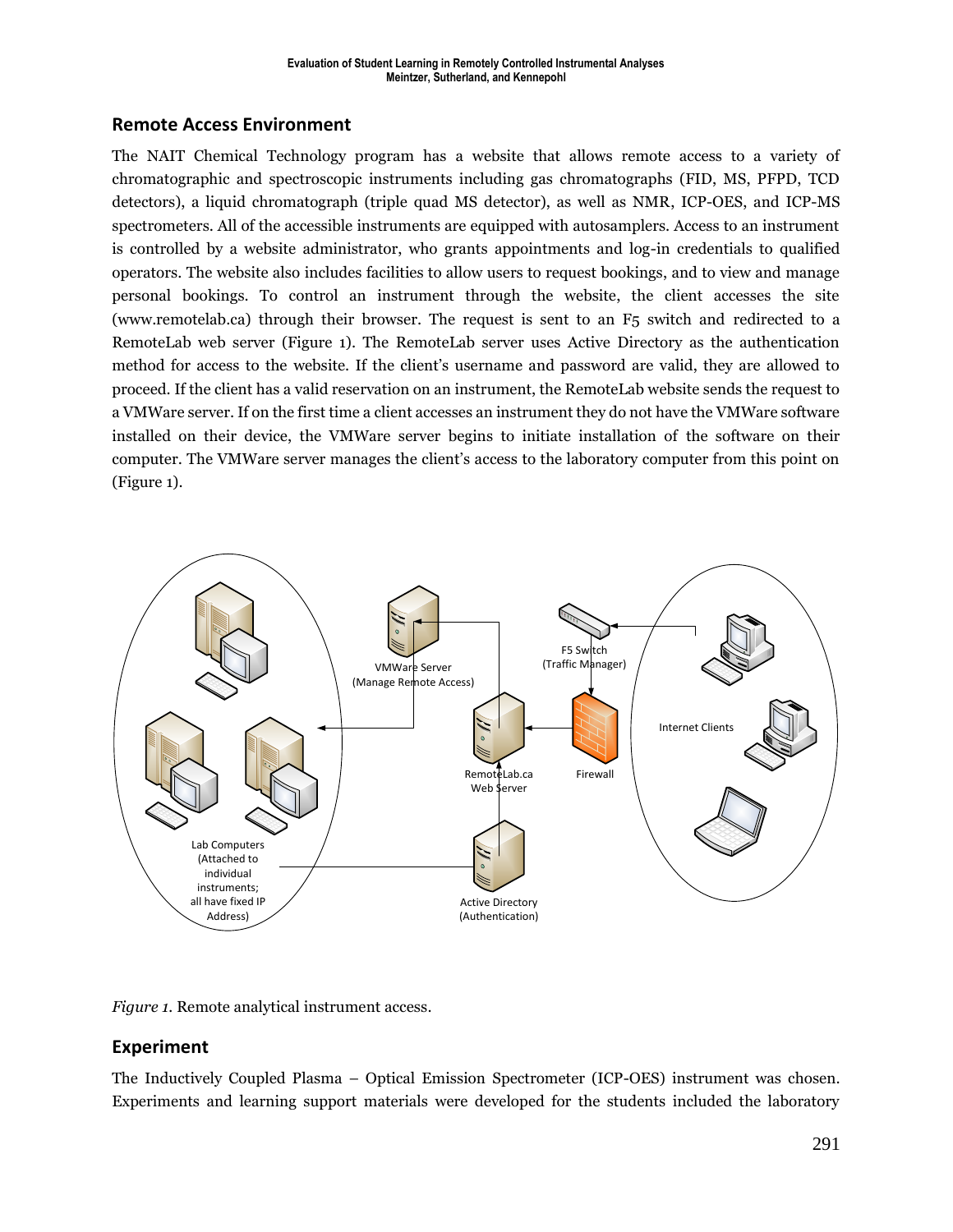experiment procedures, as well as two tutorials (with animations) and study games. The laboratory experiment procedures included introductory theory concepts as well as the instructions for completing the laboratory exercises.

The in-person experiment involved studying the interference effects of iron on tin analyses. In this experiment the students prepared iron (III) nitrate (Fe(NO<sub>3</sub>)<sub>3</sub>•9H<sub>2</sub>O) and tin (IV) chloride (SnCl<sub>4</sub>•5H<sub>2</sub>O) in an acidic matrix. The students also prepared analytical solutions containing just tin, and various concentrations of tin and iron. The analytical solutions were designed to illustrate the instrumental results when only tin was present versus solutions where varying amounts of iron as an interferent was present. In a second part of this experiment the students utilized a software algorithm that allows the iron to be listed as an interferent. In this section the instrument software monitors the emission of both tin and iron individually and calculates a correction factor to remove the effects of interference by the iron. The students repeated the analysis of the samples in this manner and observed the new values for tin concentration (either tin wavelength) due to the correction factor applied by the software. The students also used the instrument data to calculate their own correction factor and compare their factor to the one reported by the software.

In the remote experiment, essentially the same procedure was followed. The same solutions were prepared, and the same instrumental analyses were performed. The main difference was that once the solutions had been prepared and loaded into the instrument autoanalyzer trays, the students then went to a remote location and ran the instrument software through the Canadian Remote Sciences Laboratories website. Once the operation of the instrument was complete, the students returned to the laboratory to clean up their samples, place the instrument into a standby state, and to collect their instrument printouts. The students had the option of using a Chemical Technology program notebook computer or one of their own.

## **Results**

The information acquired from the study can be grouped into three categories: (1) instrument/website operation, (2) student performance, and (3) student perceptions.

## **Operational**

A few issues arose during the remote experiment preparation and student participation phases. First, the booking system of the CRSL website only allows one user ID to be logged into the computer operating the laboratory instrument at one time. It also does not have the capability of automated scheduling. This would mean manual reservations with separate IDs would need to be made centrally by a site administrator to allow for completely secure appointments of the instrument. For the purposes of this initial study, we chose to use a single generic login ID for all student pairs to streamline the reservation process. Second, due to security concerns at NAIT the remote access to webcams outside the NAIT system was not allowed. Two separate incidences occurred (malfunction of the autosampler and improper connections to the peristaltic pump), which would have been more readily apparent to the students at their remote location if they could have observed the instrument operation via a webcam. Third, the user's computer must install and run VMWare software to allow the website to access the computer directly connected to the laboratory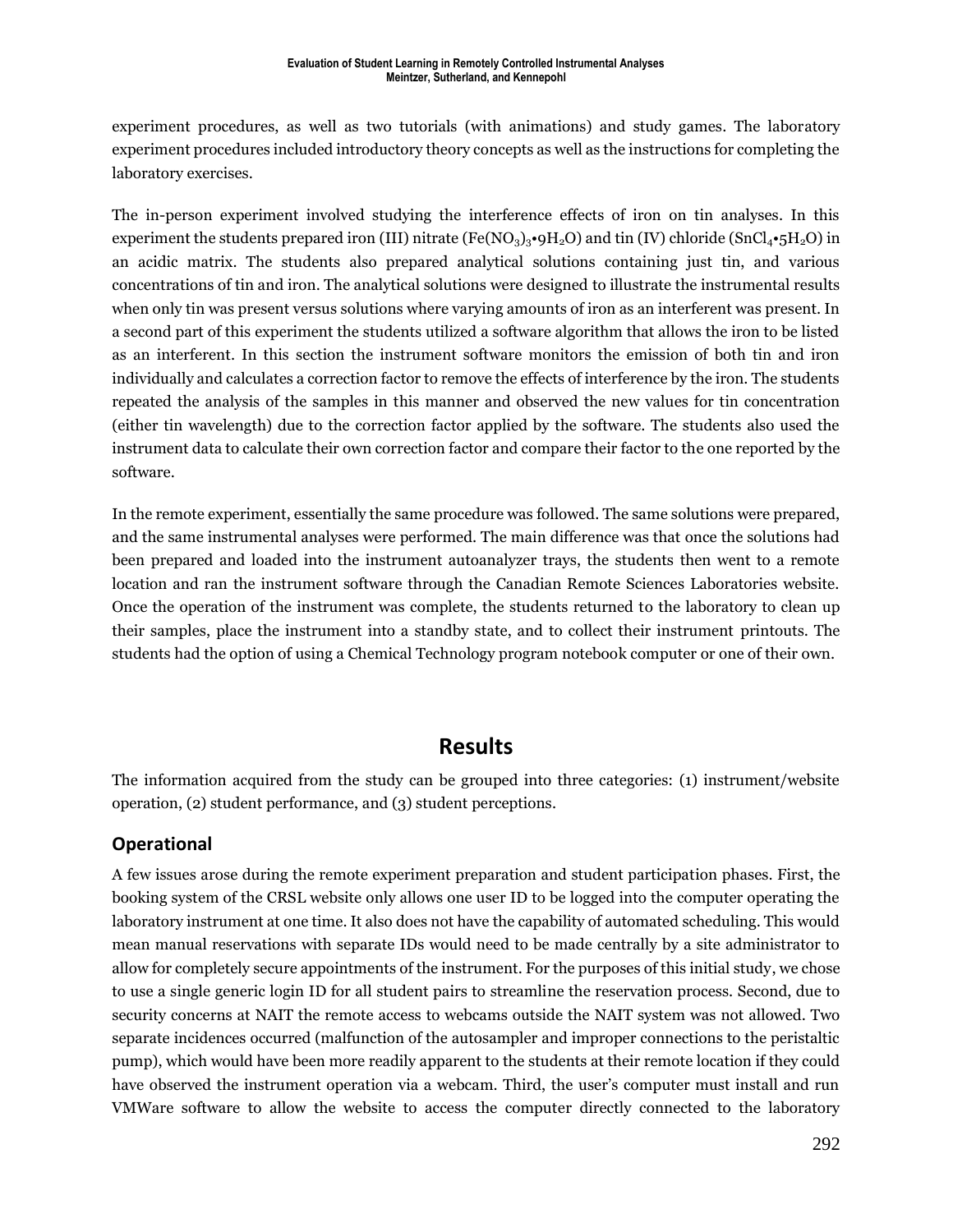instrument as a virtual machine. This is an additional step for the student. However, with the exception of printing files remotely using a Mac Notebook, the software appears to work well with a variety of devices. Fourth, for the ICP-OES instrument the remote control connection provided excellent instrument stability. Regardless of remote computer crash/closure or dropped wireless connection, once the network connection was re-established the instrument was found to be continuing its last task.

## **Academic Performance**

Tables 1 and 2 present the academic performance (laboratory report grades) of student pairs that completed the in-person experiment first versus those who completed the remote access experiment first.

### Table 1

| Student group  | In-person grade (%) | Remote<br>$grade$ (%) | Improvement on<br>remote lab <sup>a</sup> |  |
|----------------|---------------------|-----------------------|-------------------------------------------|--|
| $\mathbf{1}$   | 91.5                | 89.5                  | $-2.0$                                    |  |
| $\overline{2}$ | 66.5                | 80.5                  | 14.0                                      |  |
| $\,3$          | 80.5                | 65.0                  | $-15.5$                                   |  |
| $\overline{4}$ | 69.5                | 67.0                  | $-2.5$                                    |  |
| 5              | 54.0                | 68.5                  | 14.5                                      |  |
| 6              | 92.0                | 81.5                  | $-10.5$                                   |  |
| 7              | 71.0                | 71.0                  | 0.0                                       |  |
| 8              | 77.5                | 88.0                  | 10.5                                      |  |
| 9              | 83.5                | 84.5                  | 1.0                                       |  |
| 10             | 44.5                | 72.5                  | 28.0                                      |  |
| 11             | 94.5                | 97.5                  | 3.0                                       |  |
| 12             | 88.5                | 89.0                  | 0.5                                       |  |
| 13             | 77.5                | 94.5                  | 17.0                                      |  |
| 14             | 82.0                | 88.0                  | 6.0                                       |  |

 $15$  80.5 69.0  $-11.5$  $16$  80.5 79.0  $-1.5$  $17$  80.5 90.0 9.5  $18$   $78.0$   $77.5$   $-0.5$ 19  $80.5$   $70.5$   $-10.0$  $20$  69.5 69.0  $-0.5$ 21 87.5 78.0  $-9.5$ 22 83.0  $76.5$  −6.5  $90.5$  93.0  $2.5$ Average  $78.4$  80.0  $1.6$ 

*Laboratory Report Grades for Student Pairs That Completed the In-Person Activity First*

a. The difference in average report grades (%); average remote access minus average in person. A positive result means the students scored better in their second experience. A negative result means the students scored better in their first experience.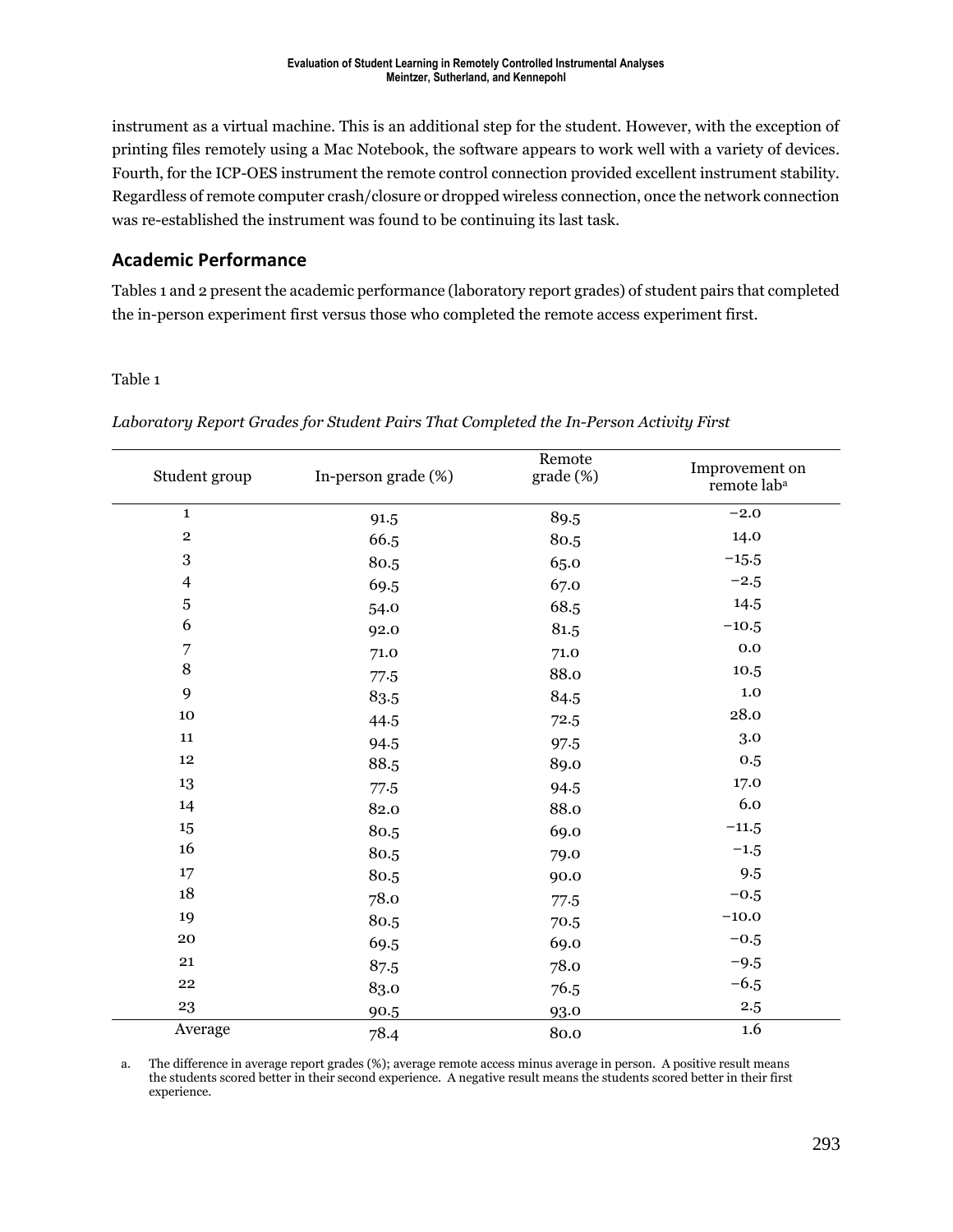### Table 2

| Student group           | Remote grade (%) | In-person<br>grade (%) | Improvement on<br>in-person lab <sup>a</sup> |  |
|-------------------------|------------------|------------------------|----------------------------------------------|--|
| $\mathbf{1}$            | 83.0             | 80.5                   | $-2.5$                                       |  |
| $\mathbf{2}$            | 87.0             | 86.0                   | $-1.0$                                       |  |
| 3 <sup>b</sup>          | 72.0             | 72.0                   | 0.0                                          |  |
| $\overline{\mathbf{4}}$ | 83.0             | 83.0                   | 0.0                                          |  |
| $\sqrt{5}$              | 82.5             | 75.0                   | $-7.5$                                       |  |
| 6                       | 84.5             | 83.5                   | $-1.0$                                       |  |
| $\overline{7}$          | 78.5             | 75.0                   | $-3.5$                                       |  |
| 8                       | 63.5             | 72.5                   | 9.0                                          |  |
| 9                       | 69.0             | 72.0                   | 3.0                                          |  |
| 10                      | 81.0             | 81.0                   | 0.0                                          |  |
| 11                      | 85.5             | 79.0                   | $-6.5$                                       |  |
| 12                      | 88.0             | 78.0                   | $-10.0$                                      |  |
| $13^{\rm b}$            | 60.0             | 67.0                   | 7.0                                          |  |
| Average                 | 78.3             | 77.3                   | $-1.0$                                       |  |

*Laboratory Report Grades for Student Pairs That Completed the Remote Access Activity First*

a. The difference in average report grades (%); average in person minus average remote access. A positive result means the students scored better in their second experience. A negative result means the students scored better in their first experience.

b. Only one student in this group.

## **Student Perceptions**

A total of 70 students were eligible to participate in this study. Of this number, 46 students completed consent forms and both surveys. Within the surveys responses to specific questions ranged from 42 to 46. When completing the experiment by remote access 94% of the students completed the activity somewhere on NAIT campus. The majority of students were satisfied with the instructional materials as presented requesting only some minor revisions 11% (in-lab) and 33% (remote). Table 3 summarizes the Likert scale responses to nine of the survey questions.

Table 3

*Percent Student Agreement to Survey Questions<sup>a</sup>*

| Survey question                 | In-laboratory <sup>b</sup> | Remote access <sup>b</sup> |
|---------------------------------|----------------------------|----------------------------|
| Would recommend the experiment  | 95.5                       | 91.1                       |
| Appropriate difficulty          | 91.3                       | 86.9                       |
| Instructions easy to understand | 93.5                       | 95.6                       |
| Preferred mode of experiment    | 38.7                       | 43.5                       |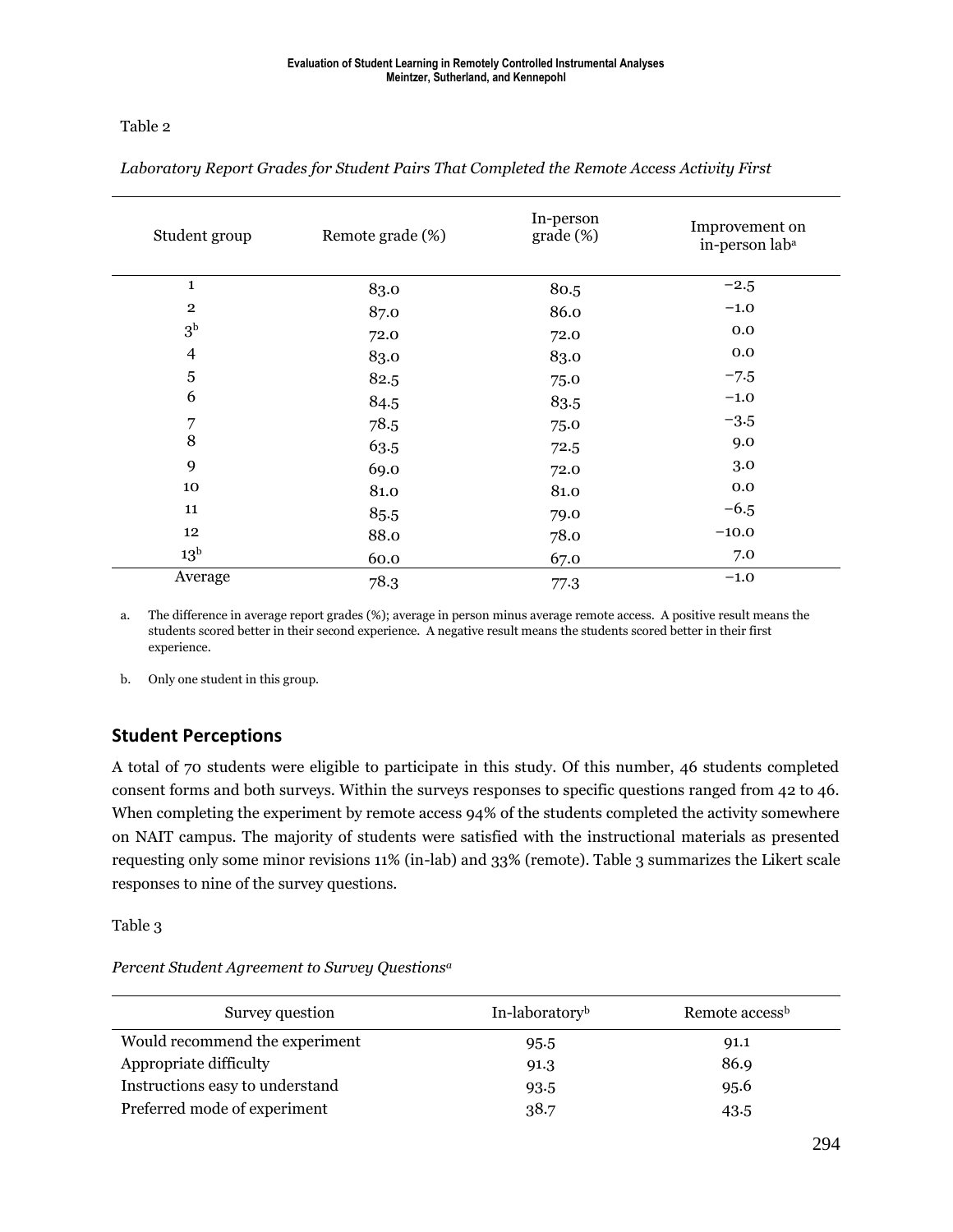#### **Evaluation of Student Learning in Remotely Controlled Instrumental Analyses Meintzer, Sutherland, and Kennepohl**

| Helped to understand theory and concepts           | 93.0 | 64.5 |
|----------------------------------------------------|------|------|
| Developed practical hands-on skills                | 97.6 | 84.8 |
| Felt more learned in current mode of<br>experiment | 52.2 | 17.4 |
| Learned more from laboratory partner               | 45.7 | 44.4 |
| Easier instrument operation                        | 34.8 | 40.0 |

a. Represents two separate surveys (in-laboratory and remote).

b. Sum of agree and strongly agree responses.

In addition, student comments were collected prompted by open-ended questions in the survey (see Appendix A). These general comments echoed information already collected from the responses to earlier specific questions, while also giving more anecdotal detail. In other cases, comments touched on areas not covered by set questions. Table 4 provides an overview summarizing (by comment type) some of the more common remarks. A majority of the students liked to see and hear the instrument at work in the laboratory. They liked or were impressed by their ability to control the instrument from a remote location, and they felt that they learned more from their partner when they could not just ask the instructor for clarification. Half of the students felt that they understood the theory of the experiment better when there was an instructor present and they were getting hands-on experience. A small portion of the students felt that the remoteaccess experiment was more stressful. Similar numbers of students mentioned that not being able to see the instrument working or having to trust that the instrument was working was stressful.

#### Table 4

#### *Selected Summary of General Comments*

| General comment type                                                                         | Respondents (%) |
|----------------------------------------------------------------------------------------------|-----------------|
| Liked the ability to see the instrument at work in-<br>laboratory                            | 66              |
| Seeing the instrument in the laboratory helped them<br>learn more                            | 30              |
| Did not like inability to see the instrument in the<br>remote access experiment              | 29              |
| Wanted a webcam added to allow observation for<br>remote operation                           | 22              |
| Disliked the crowded, noisy laboratory and having to<br>wait to use the instrument           | 30              |
| Liked being able to control the instrument from<br>somewhere else                            | 65              |
| Found remote access experiment was more stressful                                            | 24              |
| Understood the theory of the laboratory better with an<br>instructor and hands-on experience | 42              |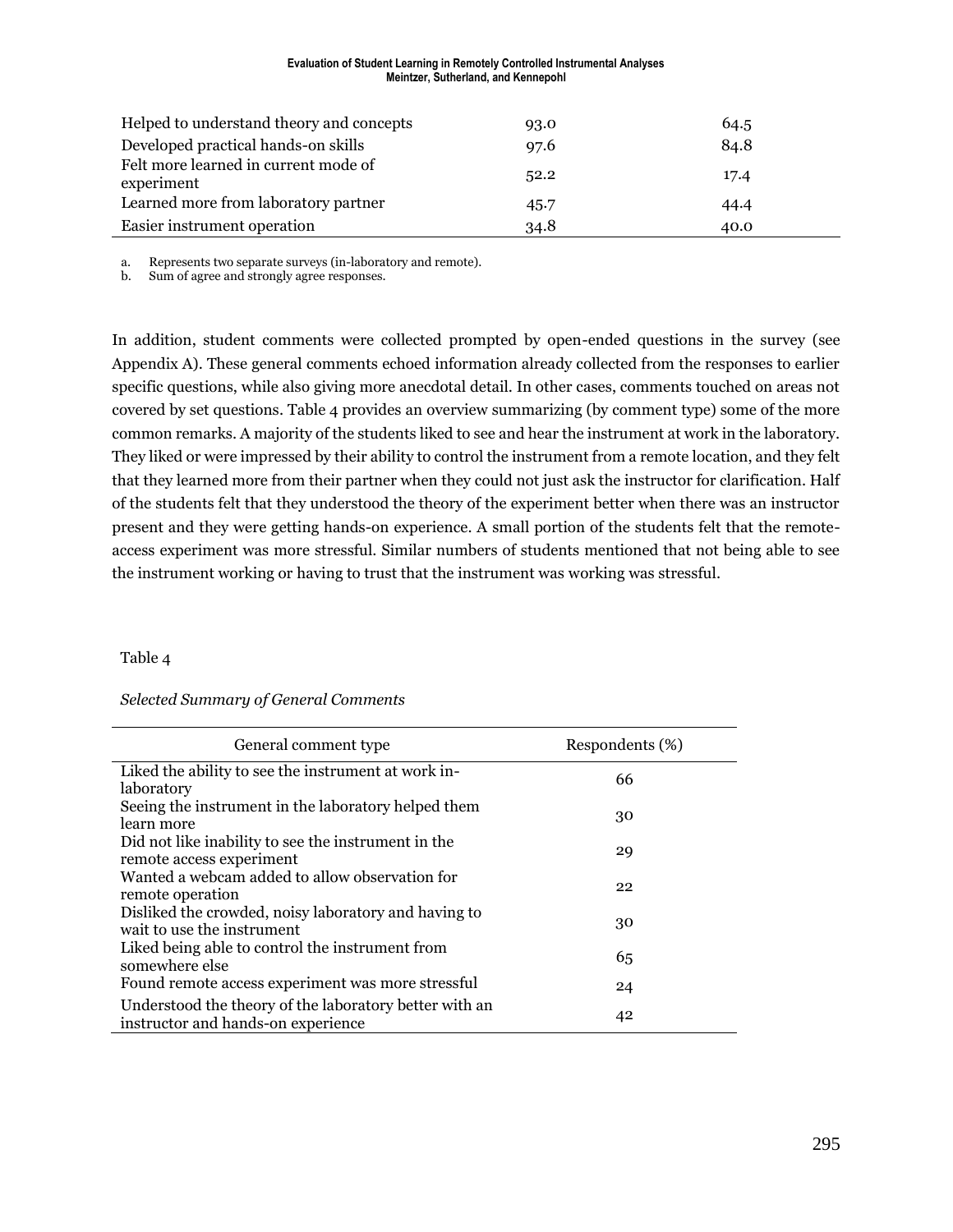# **Discussion**

The scheduling and access to the ICP-OES instrument was achieved manually and with generic IDs. With approximately 30-35 students each term this is manageable, but a more automated and secure process would be preferable for larger classes. The lack of a webcam on the website was limiting to the student experience. Several of the open-ended comments from the student survey revolved around the desire to see the instrument (see Table 4). The ability to have a web-cam to monitor the autosampler would go a long way to relieving some of the anxiety associated with operating the instrument remotely. This further underscores the importance of visual feedback for the learner in a remote laboratory environment reported earlier (Baran et al., 2004). Printing from the CRSL website was performed through the laboratory network printer. This was mostly successful, but failed in a few instances. The causes of these failures have not been identified. Printing to a student home printer was not investigated in this study. The CRSL website was found to give stable control of the ICP-OES instrument even if the network providing the link to the CRSL website was not. Any time the network lost connection to the website the instrument continued performing any tasks it had been assigned or continued in its standby state until connection was re-established.

The ICP-OES instrument was effectively operated remotely with essentially no more physical operational issues than is normally encountered when students operate the instrument in the laboratory with instructor supervision. All 70 students successfully completed the sample analysis by the remote access experiment via the CRSL website. The experiment was completed using multiple PC computers and laptops and at least one MAC laptop computer (running Windows). Most of the student pairs obtained essentially the same grade on the experiment in both of the scenarios (in-person or remote access). A few pairs of students performed slightly better on the in-person report and a similar number of pairs performed better on the remote access report (Tables 1 and 2). However, as a group, the average grade for the remote or in-person mode was not statistically different (t-test). This was observed for the pairs that started with the in-person mode (Table 1), as well as those that started with the remote mode (Table 2). Overall, it would appear that performance on the laboratory report was more dependent on other factors in their student experience.

In addition, the student survey indicates that many aspects of each mode are perceived to be the same. The majority of students felt that the in-person and remote access activities were equally appropriate in their difficulty, were equally easy to understand and they would equally recommend the experiments to other students. The majority of students felt that both experiments helped them with their practical skills. Just under half (46% in-laboratory and 44% remote-laboratory) of the students felt they learned more from their laboratory partners in each of the two scenarios. The majority of the students were satisfied with the laboratory instructional materials for the experiments and felt at most only minor modifications were required (11% in-laboratory and 33% remote). Although it might appear that more students preferred the remote access experiment (44% vs 39%) and that more students found the instrument easier to operate in the remote access experiment (40% vs 35%), these results were not found to be statistically different (ttest). So, the order in which the students performed the experiment did not affect their performance or their preference of one experiment mode over the other.

Our initial expectation was that, analogous to the literature in computer simulations, different components of learning are better suited to different modes of delivery. On the whole, the evidence indicates that the laboratory experience for this experiment is equivalent irrespective of employing in-person or remote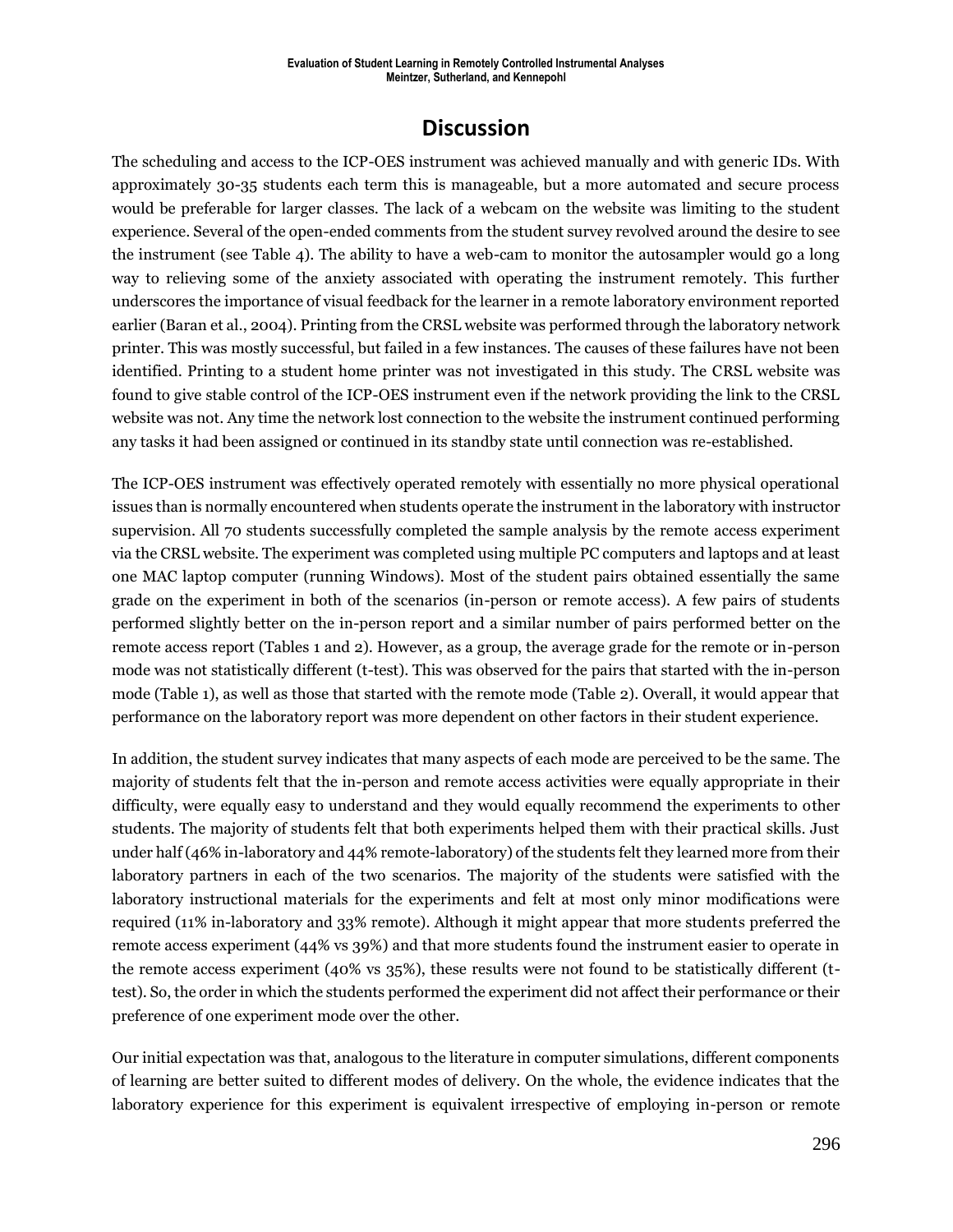access to the instrument. This is not surprising in hindsight as remote access would be expected to be more similar to handling the real instrument compared with a computer simulation. However, there were a couple of clear differences in student attitude. Statistically more of the students felt that the in-person experiment helped them to understand the theory of ICP-OES better than the remote access experiment (93% vs 65%) and more students felt that they learned more in the in-person experiment than in the remote access experiment (52% vs 17%). While performance and meeting learning outcomes did not differ between modes, these survey results underscore the high value placed on the role of human interaction. Direct inperson student-teacher interaction is reduced via the remote mode and the student perception is that learning was also reduced. In contrast, because students worked in pairs (in both modes), a substantive amount of learning was attributed to the partner through student-student interaction. This is significant since learning from a peer has been recognized as a major contributor to successful learning (Johnson & Johnson, 1996; Hooper & Hannafin, 1991).

Furthermore, some of the general comments indicate that the remote access mode encouraged better understanding of the instrument software and provided some appreciated flexibility and autonomy for the learner. The influence of mode of laboratory delivery on a student's perception of what they have achieved compared with what they were meant to achieve has been previously described by Lindsay and Good (2005). A student's take on a particular learning environment has potential to shape the learning. The authors go on to report an increased acceptance of alternate modes of laboratory experiments by students who had experienced those modes, but with a continued "substantial bias" towards in-person labs (Lindsay & Good, 2005). Even though there are some stated perceived pros and cons, there was no overall preferred mode in our study.

It would appear to be safe to conclude that the students found the experiments to be similar in value, but that what they specifically learned in each of the experiments was not the same. They felt that they learned more about the theory of the experiment and operation of the instrument when they were in the laboratory with an instructor present. They felt that they learned more from their partner and about the software running the instrument when they were on their own at a remote location.

# **Conclusions**

The design and operation of both experimental modes were mostly equivalent with the exception of a couple of technology issues (lack of automated scheduling and inability to print files remotely using a Mac Notebook) and one policy issue (access to live webcam of the instrument). However, for the ICP-OES instrument, the remote control connection provided excellent instrument stability, which is essential for running the experiment successfully. It would appear to be safe to conclude that the students found the experiments to be similar in value. Students learn equal amounts in both in-person and remote access approaches to instruction in the laboratory, but they learn some things differently. The in-person activities rely more on direct interactions with the instructor and leave students with the perception of having learned more hands-on skills and a better understanding of the theory of the experiment. The remote access activities leave them with the perception that they learned more about the operation of the instrument software. Since all students were eventually exposed to both modes of this experiment, they had the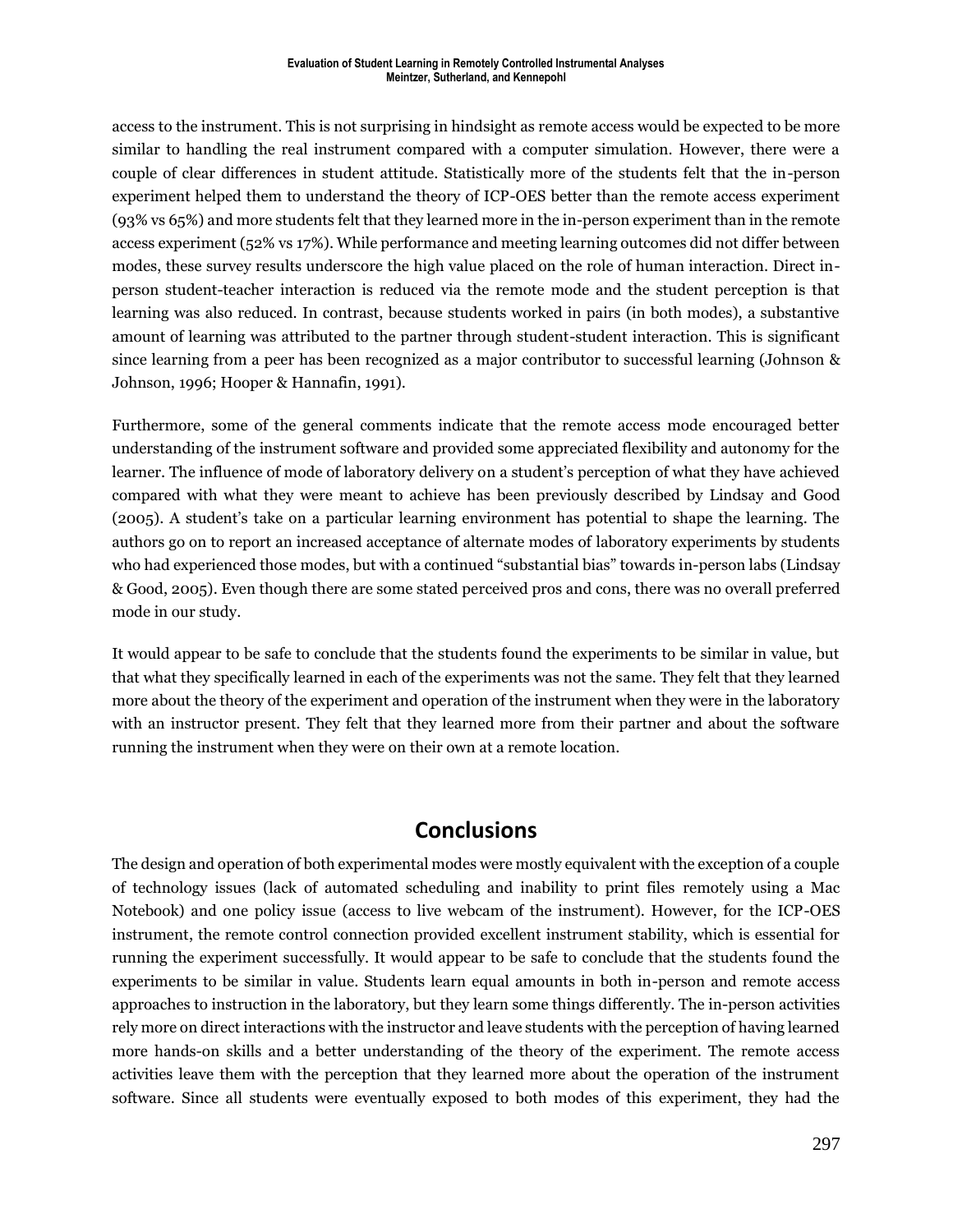opportunity to make use of both approaches. The order in which students did the in-person or remote laboratories made no significant performance difference in this course.

# References

- Akaygun, S., & Jones, L. L. (2013). Animation or simulation: Investigating the importance of interactivity for learning solubility equilibria. In J. P. Suits & M. J. Sanger (Eds.), *Pedagogic roles of animations and simulations in chemistry courses* (pp. 127–159). Washington: American Chemical Society.
- Albon, S., Cancilla, D., & Hubball, H. (2006). Using remote access to scientific instrumentation to create authentic learning activities in pharmaceutical analysis. *American Journal of Pharmaceutical Education*, *70*(5), 121.
- Azad, A. K. M., Auer, M. E., & Harward, V. J. (Ed.). (2011). *Internet accessible remote laboratories: Scalable e-learning tools for engineering and science disciplines*. Hershey, PA: IGI Global.
- Bailey P.D., & Garratt J. (2002). Chemical education: Theory and practice. *University Chemistry Education*, *6*(2), 39-57.
- Barot, B., Kosinski, J., Sinton, M., Alonso, D., Mutch, G. W., Wong, W., & Warren, S. A. (2005). Networked NMR spectrometer: Configuring a shared instrument. *Journal of Chemical Education*, *82*(9), 1342.
- Cagiltay, N. E., Aydin, E., Aydin, C. C., Kara, A., & Alexandru, M. (2011). Seven principles of instructional content design for a remote laboratory: A case study on ERRL. *IEEE Transactions on Education*, *54*(2), 320–327.
- Elawady, Y. H., & Tolba, A. S. (2009). Educational objectives of different laboratory types: A comparative study. *International Journal of Computer Science and Information Security*, *6*(2), 89–96.
- Gröber, S., Vetter, M., Eckert, B., & Jodl, H.-J. (2007). Experimenting from a distance—Remotely controlled laboratory (RCL). *European Journal of Physics, 28*, S127–S141.
- Hooper, S., & Hannafin, M. J. (1991). The effects of group composition on achievement, interaction, and learning efficiency during computerbased cooperative instruction. *Educational Technology Research and Development*, *39*(3), 27–40.
- Jaakkola, T., & Nurmi, S. (2008). Fostering elementary school students' understanding of simple electricity by combining simulation and laboratory activities. *Journal of Computer Assisted Learning*, *24*, 271–283.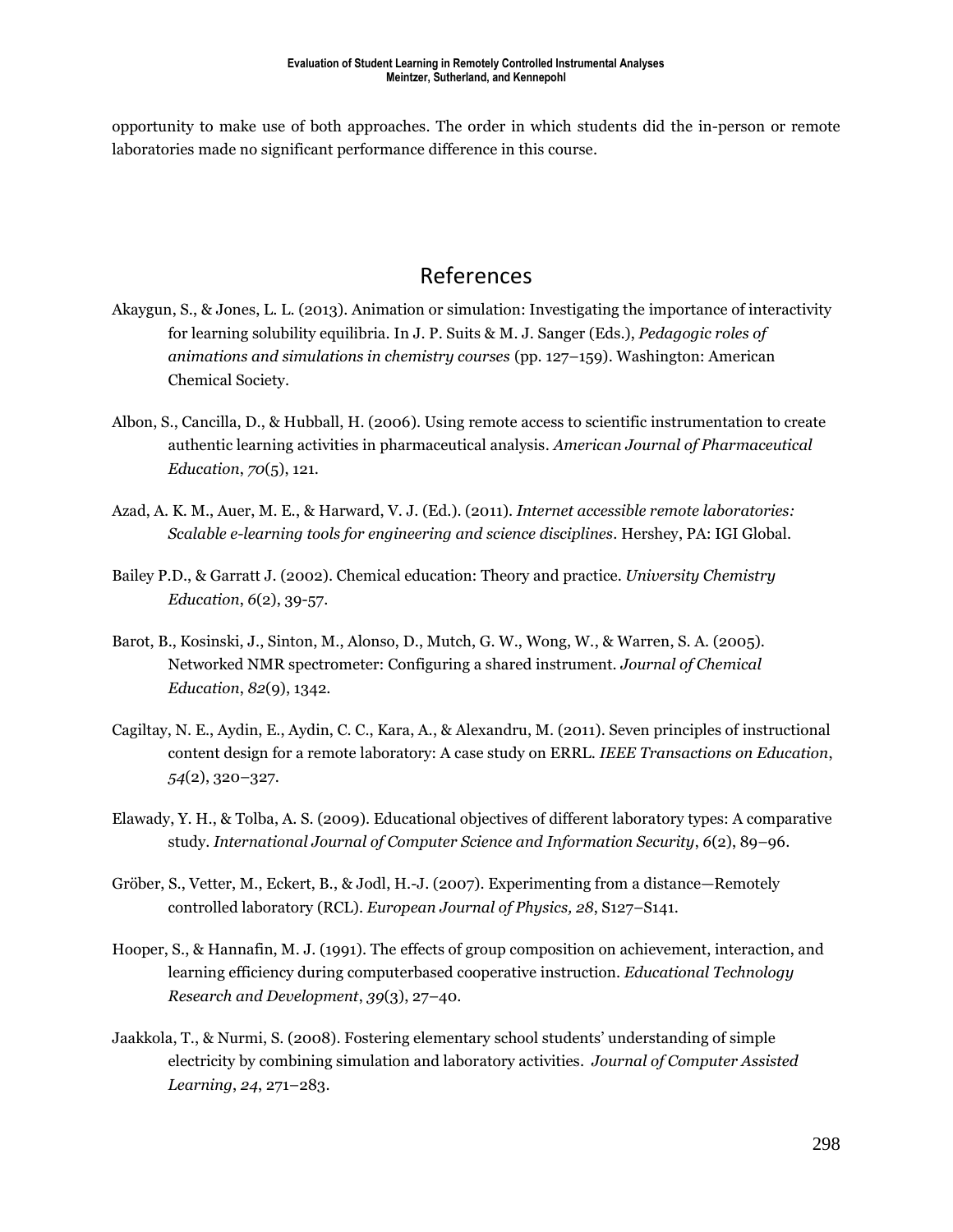- Johnson, D. W., & Johnson, R. T. (1996). Cooperation and the use of technology. In D. H. Jonassen, (Ed.), *Handbook of research for educational communications and technology* (pp. 170–198). New York: Simon & Schuster Macmillan.
- Kelly, R. M., & Jones, L. L. (2008). Investigating students' ability to transfer ideas learned from molecular animations of the dissolution process. *Journal of Chemical Education*, *85*(2), 303–309.
- Lindsay, E. D., & Good, M. C. (2005). Effects of laboratory access modes upon learning outcomes. *IEEE Transactions on Education*, *48*(4), 619–631.
- Lindsay, E., Murray, S., & Stumpers, B. D. (2011). A toolkit for remote laboratory design & development. In *Frontiers in Education Conference (FIE)*, Rapid City, SD, 12–15.
- Ma, J., & Nickerson, J. V. (2006). Hands-on, simulated, and remote laboratories: A comparative literature review. *ACM Computing Surveys*, *38*(3).
- Nickerson, J. V., Corter, J. E., Esche, S. K., & Chassapis, C. (2007). A model for evaluating the effectiveness of remote engineering laboratories and simulations in education. *Computers & Education*, *49*, 708–725.
- Saxena, S., & Satsangee, S. P. (2014). Offering remotely triggered, real-time experiments in electrochemistry for distance learners. *Journal of Chemical Education*, *91*(3), 368–373.
- Smetana, L. K., & Bell, R. L. (2012). Computer simulations to support science instruction and learning: A critical review of the literature. *International Journal of Science Education*, *34*(9), 1337–1370.
- Smith, G. W., & Puntambekar, S. (2010). *Examining the combination of physical and virtual experiments in an inquiry science classroom*. Paper presented at the Computer Based Learning in Science (CBLIS) Conference, Warsaw, Poland. Retrieved from [http://lekythos.library.ucy.ac.cy/bitstream/handle/10797/14520/B3\\_Smith\\_PHYSICAL%20AN](http://lekythos.library.ucy.ac.cy/bitstream/handle/10797/14520/B3_Smith_PHYSICAL%20AND%20VIRTUAL%20EXPERIMENTS%20INQUIRY%20SCIENCE_CBLIS_2010.pdf?sequence=1&isAllowed=y) [D%20VIRTUAL%20EXPERIMENTS%20INQUIRY%20SCIENCE\\_CBLIS\\_2010.pdf?sequence=1](http://lekythos.library.ucy.ac.cy/bitstream/handle/10797/14520/B3_Smith_PHYSICAL%20AND%20VIRTUAL%20EXPERIMENTS%20INQUIRY%20SCIENCE_CBLIS_2010.pdf?sequence=1&isAllowed=y) [&isAllowed=y](http://lekythos.library.ucy.ac.cy/bitstream/handle/10797/14520/B3_Smith_PHYSICAL%20AND%20VIRTUAL%20EXPERIMENTS%20INQUIRY%20SCIENCE_CBLIS_2010.pdf?sequence=1&isAllowed=y)
- Szalay, P. S., Zeller, M., & Hunter, A. D. (2005). The incorporation of single crystal x ray diffraction into the undergraduate chemistry curriculum using Internet-facilitated remote diffractometer control. *Journal of Chemical Education*, *82*(10), 1555–1557.
- van Rens, L., van Dijk, H., Mulder, J., & Nieuwland, P. (2013). Using a web application to conduct and investigate syntheses of methyl orange remotely. *Journal of Chemical Education*, *90*(5), 574–577.
- Zacharia, Z. C., Olympiou, G., & Papaevripidou, M. (2008). Effects of experimenting with physical and virtual manipulatives on students' conceptual understanding in heat and temperature. *Journal of Research in Science Teaching*, *45*, 1021–1035.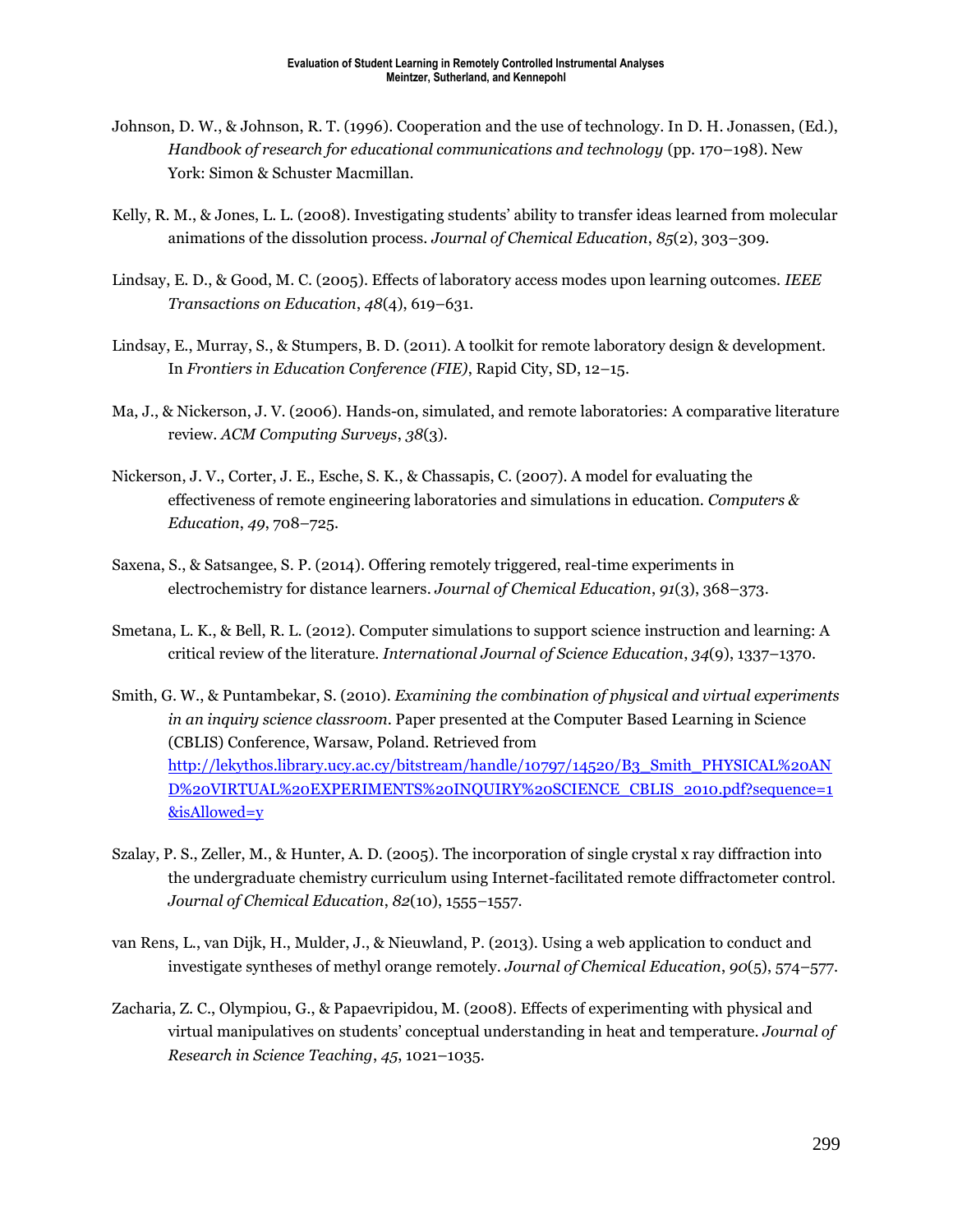# Appendix A

## **Evaluation of student learning in remotely controlled instrumental analyses**

The following is the script for the two online survey tools used in measuring student perception of their (1) in-person and (2) remote access laboratory experiences.

# Experiment 3

We are requesting your assistance in providing us with your views on the remote and/or in-lab experiments you have carried out in [these courses]. The results of the survey are being used both as a scholarly assessment of the effectiveness of these laboratory experiences and as feedback to further development and improve the experiments. We ask that you take a moment now to do the survey. It should take about ten to fifteen minutes to complete. Participation is completely voluntary, anonymous and confidential. You are free to discontinue participation at any time during the study. No one except the researchers and their supervisors will be allowed to see the answers to the questionnaires. There are no names on the questionnaires. Only group information will be summarized for any presentation or publication of results. The anonymous data will be stored on a password protected computer at XXXX for three years at which time it will be permanently erased. The results will be used to further develop this course and would benefit future students. Thank you in advance for your assistance.

### **In-Person Lab Access Student Survey**

Note: You should have completed both the [course] in-person experiment and the [course] remote access experiment before completing this survey.

### **Anonymous Student Research Code**

Reminder: This is the first three letters of your mother's name followed by the first three letters of your month of birth (no spaces). For example, mother's name is Jane and month of birth is December - anonymous research code is: JanDec



## **I would recommend the in-person lab experiment to others.**

Strongly Disagree Disagree Neutral Agree Strongly Agree

 $\circ$  $\circ$  $\circ$  $\circ$  $\circ$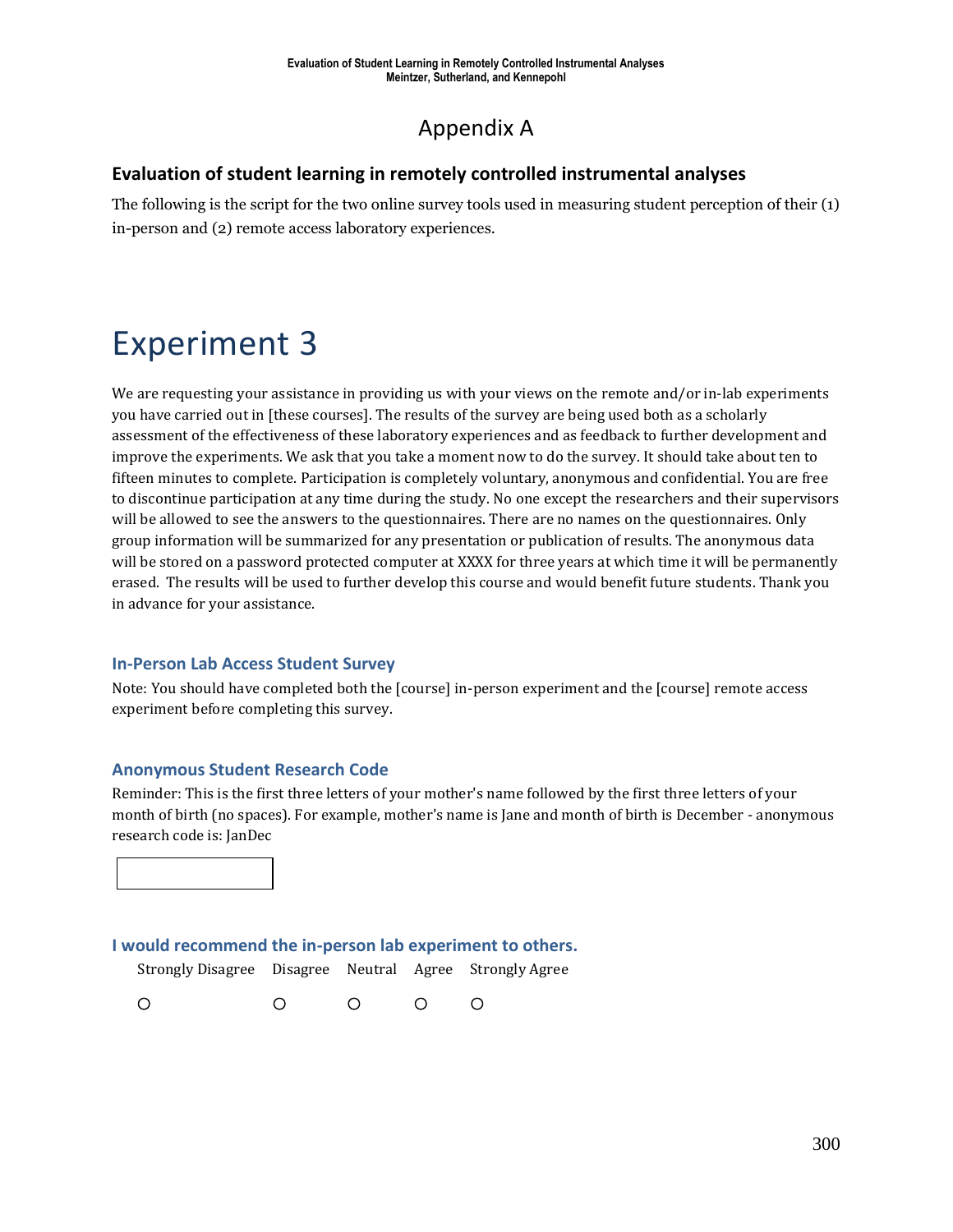|                                                     |         |         |         | The material covered and the degree of difficulty is appropriate for the level of the course.                               |
|-----------------------------------------------------|---------|---------|---------|-----------------------------------------------------------------------------------------------------------------------------|
| <b>Strongly Disagree</b>                            |         |         |         | Disagree Neutral Agree Strongly Agree                                                                                       |
| $\circ$                                             | $\circ$ | $\circ$ | $\circ$ | $\circ$                                                                                                                     |
| The instructions were clear and easy to understand. |         |         |         |                                                                                                                             |
|                                                     |         |         |         | Strongly Disagree Disagree Neutral Agree Strongly Agree                                                                     |
| $\circ$                                             | O       | $\circ$ | $\circ$ | $\circ$                                                                                                                     |
|                                                     |         |         |         | Performing the in-person lab experiment has helped me understand the theory and concepts                                    |
| underlying the experiment.                          |         |         |         |                                                                                                                             |
| <b>Strongly Disagree</b>                            |         |         |         | Disagree Neutral Agree Strongly Agree                                                                                       |
| $\circ$                                             | $\circ$ | $\circ$ | $\circ$ | $\circ$                                                                                                                     |
|                                                     |         |         |         |                                                                                                                             |
| Strongly Disagree Disagree                          |         |         |         | Performing the in-person lab experiment has helped me to develop practical hands-on skills.<br>Neutral Agree Strongly Agree |
| $\circ$                                             | $\circ$ | $\circ$ | $\circ$ | $\circ$                                                                                                                     |
|                                                     |         |         |         |                                                                                                                             |
| access lab experiment.                              |         |         |         | When performing the experiment, I preferred the in-person lab experiment to the remote                                      |
|                                                     |         |         |         | Strongly Disagree Disagree Neutral Agree Strongly Agree                                                                     |
| $\circ$                                             | O       | $\circ$ | $\circ$ | $\circ$                                                                                                                     |
|                                                     |         |         |         |                                                                                                                             |
| Be specific.                                        |         |         |         | What did you like most about the in-person lab experiment?                                                                  |
|                                                     |         |         |         |                                                                                                                             |
| Be specific.                                        |         |         |         | What did you like least about the in-person lab experiment?                                                                 |

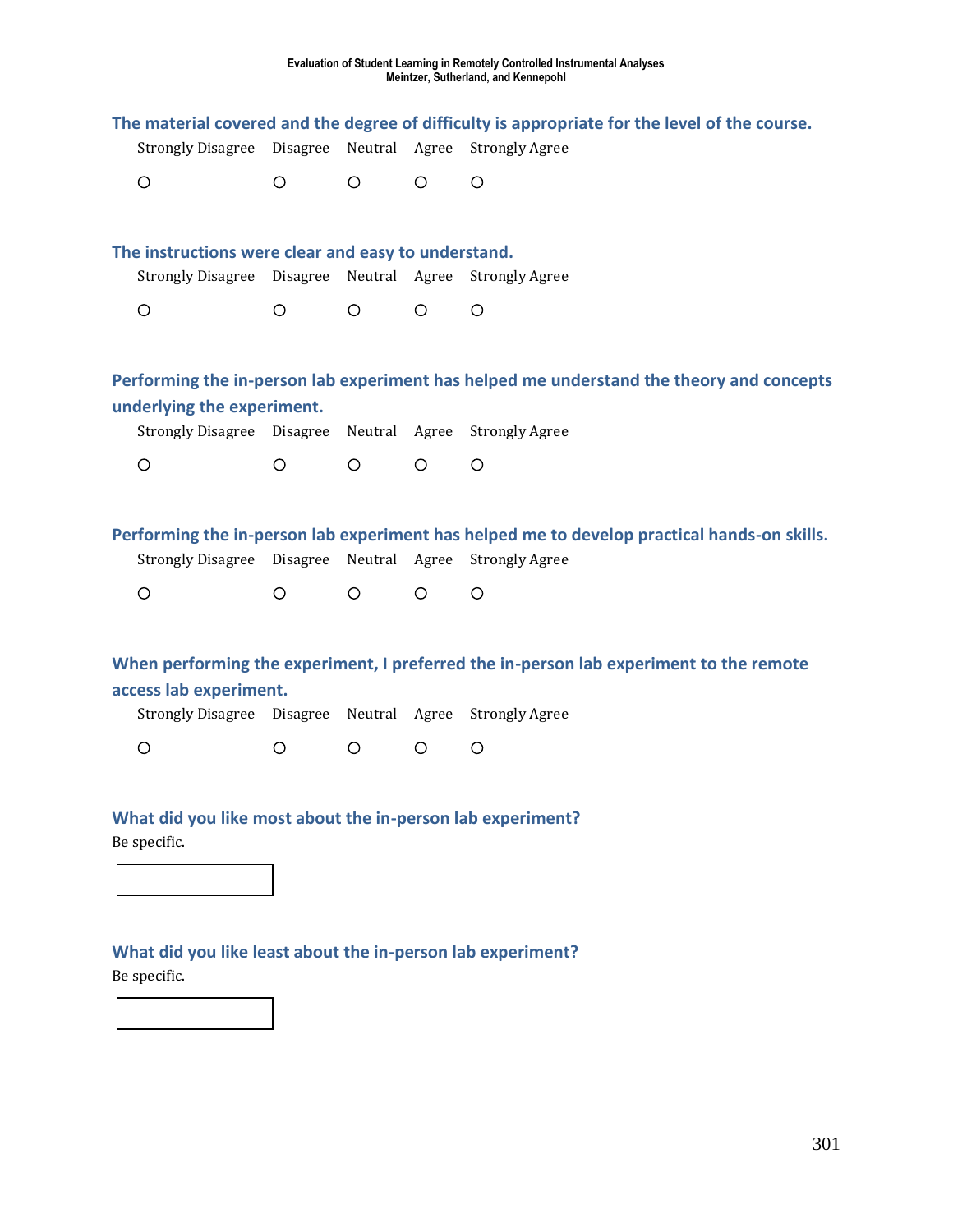| <b>Strongly Disagree</b>                                                                                       | Disagree                          |                       |            | Neutral Agree Strongly Agree |           | I learned more performing the experiment via in-person access rather than remote access.       |
|----------------------------------------------------------------------------------------------------------------|-----------------------------------|-----------------------|------------|------------------------------|-----------|------------------------------------------------------------------------------------------------|
| $\circ$                                                                                                        | O                                 | O                     | $\circ$    | O                            |           |                                                                                                |
| please describe here.<br>Be specific.                                                                          |                                   |                       |            |                              |           | If you feel that you learned more in one mode of access to the experiment than the other,      |
| Compared to in-person, the remote operation of the instrument was<br>More Difficult Difficult                  |                                   | Similar in Difficulty |            | Somewhat Easier              | Easy      |                                                                                                |
| $\circ$<br>$\circ$                                                                                             | $\circ$                           |                       |            | $\circ$                      | $\circ$   |                                                                                                |
| in-person lab experiment?<br>Reading materials, videos, graphics, power point presentations                    |                                   |                       |            |                              |           | How would you rate your level of satisfaction with the instructional materials provided in the |
| Did not use them Very Dissatisfied Dissatisfied Neutral                                                        |                                   |                       |            |                              | Satisfied | Very Satisfied                                                                                 |
| $\circ$                                                                                                        | $\circ$                           | $\circ$               |            | $\circ$                      | $\circ$   | $\circ$                                                                                        |
| made to the in-person lab experiment to improve its quality for other students?<br><b>Major Revisions</b><br>O | <b>Minor Revisions</b><br>$\circ$ | $\circ$               | No changes |                              |           | Based on your experiences with the materials, are there any changes you would like to see      |

**If you feel changes are necessary, please specify what changes you think should be made.**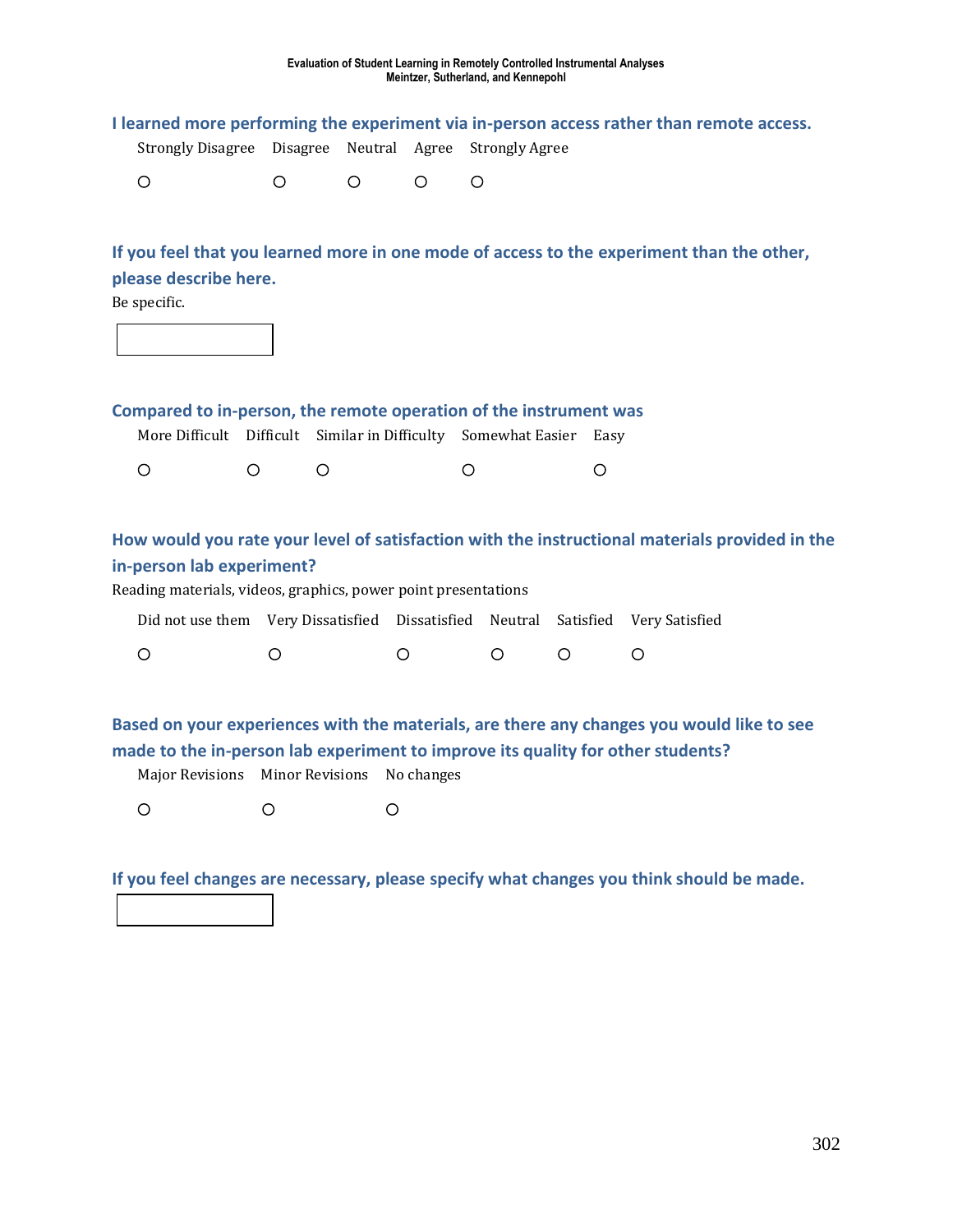# Experiment 12

We are requesting your assistance in providing us with your views on the remote and/or in-lab experiments you have carried out in [the courses]. The results of the survey are being used both as a scholarly assessment of the effectiveness of these laboratory experiences and as feedback to further development and improve the experiments. We ask that you take a moment now to do the survey. It should take about ten to fifteen minutes to complete. Participation is completely voluntary, anonymous and confidential. You are free to discontinue participation at any time during the study. No one except the researchers and their supervisors will be allowed to see the answers to the questionnaires. There are no names on the questionnaires. Only group information will be summarized for any presentation or publication of results. The anonymous data will be stored on a password protected computer at XXXX for three years at which time it will be permanently erased. The results will be used to further develop this course and would benefit future students. Thank you in advance for your assistance.

### **Remote Lab Access Student Survey**

Note: You should have completed both the [course] in-person experiment and the [course] remote access experiment before completing this survey.

#### **Anonymous Student Research Code**

Reminder: This is the first three letters of your mother's name followed by the first three letters of your month of birth (no spaces). For example, mother's name is Jane and month of birth is December - anonymous research code is: JanDec



- $\Box$  Home
- $\Box$  Friends
- $\Box$  NAIT
- Other please specify \_\_\_\_\_\_\_\_\_\_\_\_\_\_\_\_\_\_\_\_\_\_

#### **I would recommend the remote access lab experiment to others.**

Strongly Disagree Disagree Neutral Agree Strongly Agree

 $\circ$  $\circ$  $\circ$  $\bigcirc$  $\circ$ 

**The material covered and the degree of difficulty is appropriate for the level of the course.** Strongly Disagree Disagree Neutral Agree Strongly Agree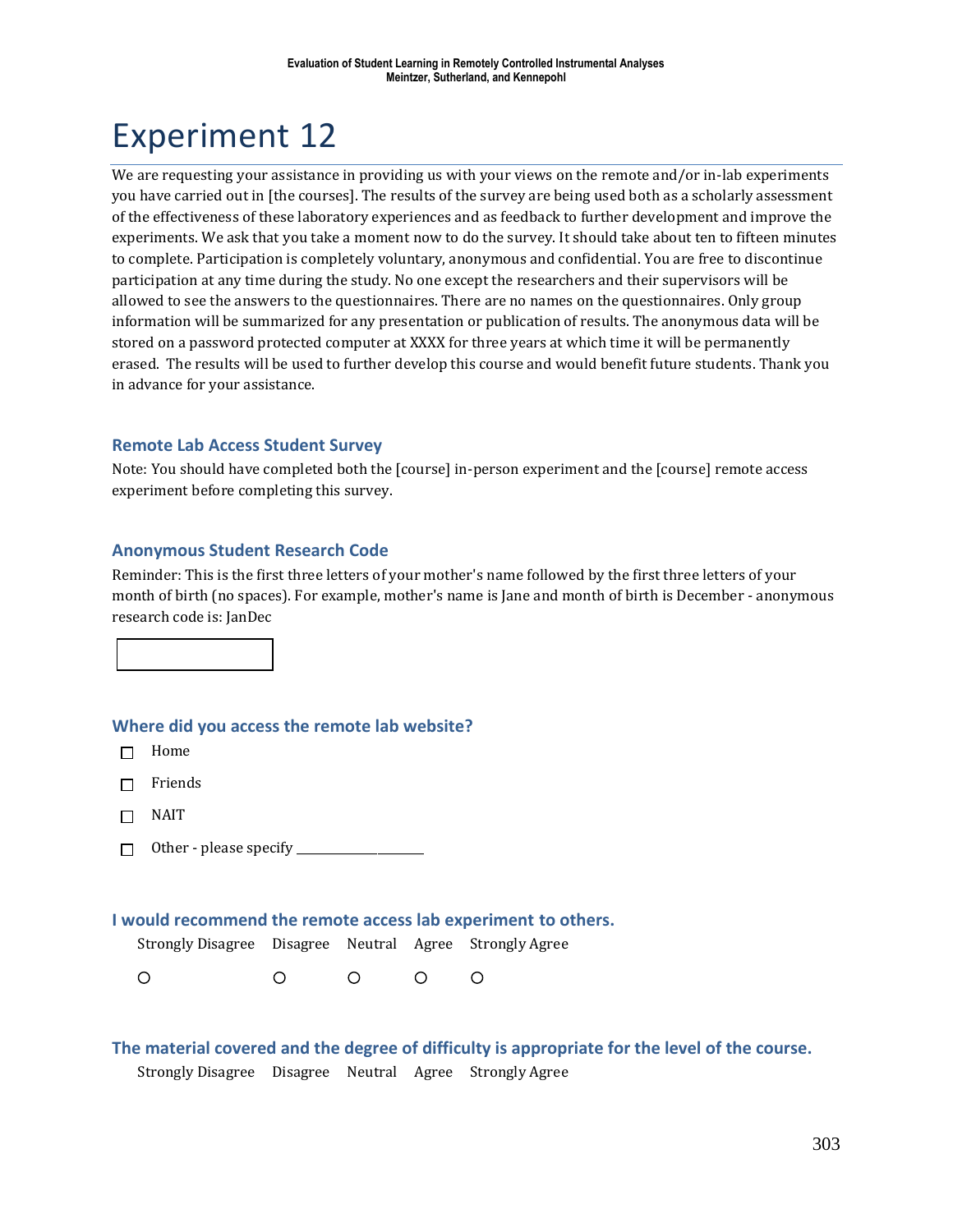| Evaluation of Student Learning in Remotely Controlled Instrumental Analyses<br>Meintzer, Sutherland, and Kennepohl |                        |            |         |                                                                                         |  |  |  |  |
|--------------------------------------------------------------------------------------------------------------------|------------------------|------------|---------|-----------------------------------------------------------------------------------------|--|--|--|--|
| $\bigcirc$                                                                                                         | $\bigcirc$             | $\bigcirc$ | $\circ$ | $\bigcirc$                                                                              |  |  |  |  |
| The instructions were clear and easy to understand.                                                                |                        |            |         |                                                                                         |  |  |  |  |
| Strongly Disagree Disagree Neutral Agree                                                                           |                        |            |         | <b>Strongly Agree</b>                                                                   |  |  |  |  |
| $\circ$                                                                                                            | $\circ$                | $\bigcirc$ | $\circ$ | $\circ$                                                                                 |  |  |  |  |
|                                                                                                                    |                        |            |         |                                                                                         |  |  |  |  |
|                                                                                                                    |                        |            |         | Performing the remote access lab experiment has helped me understand the theory and     |  |  |  |  |
| concepts underlying the experiment.                                                                                |                        |            |         |                                                                                         |  |  |  |  |
| Strongly Disagree Disagree Neutral Agree                                                                           |                        |            |         | <b>Strongly Agree</b>                                                                   |  |  |  |  |
| $\circ$                                                                                                            | $\circ$                | $\circ$    | $\circ$ | O                                                                                       |  |  |  |  |
|                                                                                                                    |                        |            |         |                                                                                         |  |  |  |  |
| skills.                                                                                                            |                        |            |         | Performing the remote access lab experiment has helped me to develop practical hands-on |  |  |  |  |
| <b>Strongly Disagree</b>                                                                                           | Disagree Neutral Agree |            |         | <b>Strongly Agree</b>                                                                   |  |  |  |  |
| $\circ$                                                                                                            | $\bigcirc$             | $\circ$    | $\circ$ | O                                                                                       |  |  |  |  |
|                                                                                                                    |                        |            |         |                                                                                         |  |  |  |  |
|                                                                                                                    |                        |            |         | When performing the experiment, I preferred the remote access lab experiment to the in- |  |  |  |  |
| person lab experiment.                                                                                             |                        |            |         |                                                                                         |  |  |  |  |
| Strongly Disagree Disagree Neutral Agree                                                                           |                        |            |         | <b>Strongly Agree</b>                                                                   |  |  |  |  |
| O                                                                                                                  | O                      | $\circ$    | $\circ$ | O                                                                                       |  |  |  |  |
|                                                                                                                    |                        |            |         |                                                                                         |  |  |  |  |

**What did you like most about the remote access lab experiment?** Be specific.



## **What did you like least about the remote access lab experiment?**

Be specific.

**I learned more performing the experiment via remote access rather than in-person.** 

Strongly Disagree Disagree Neutral Agree Strongly Agree